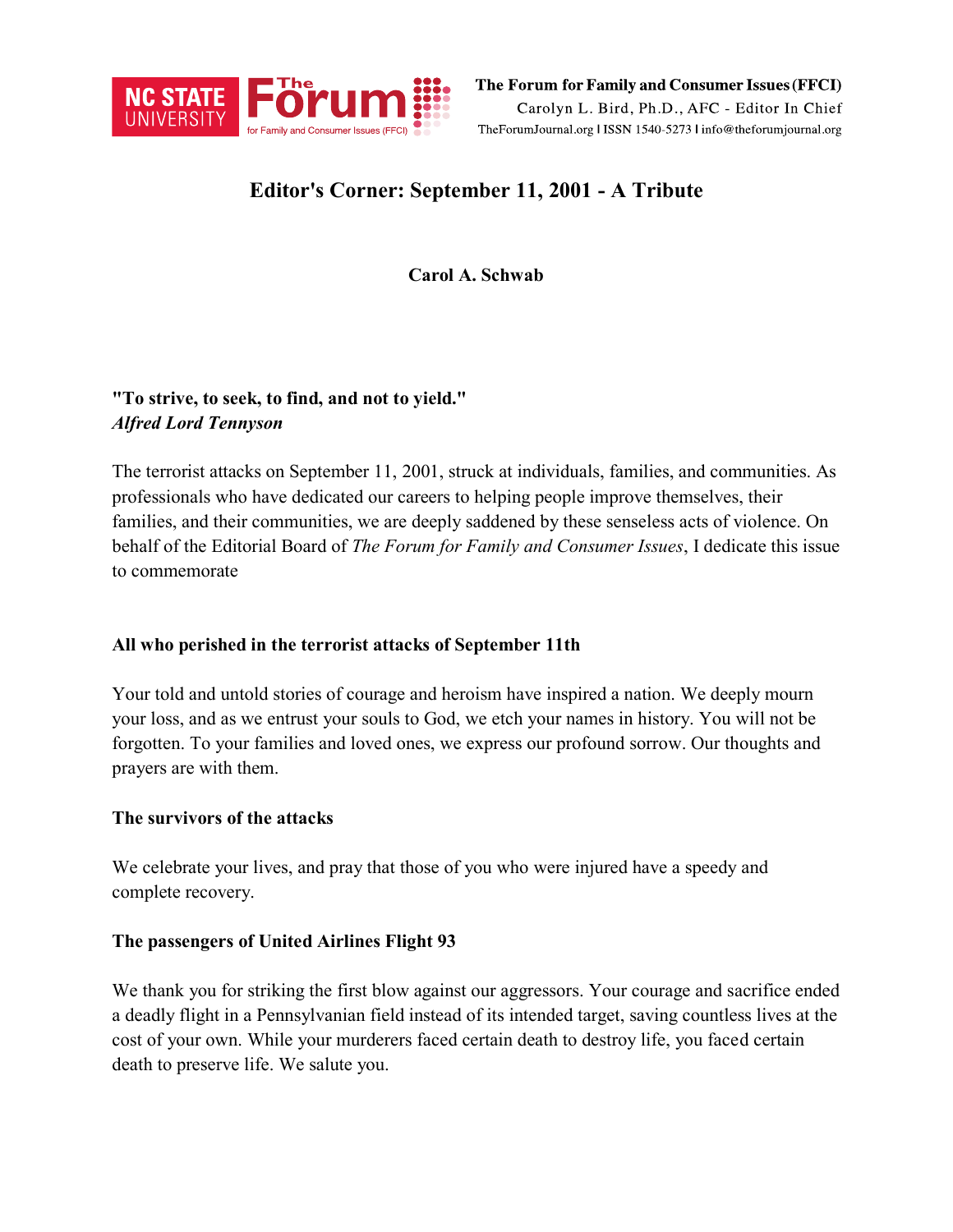#### **The rescue workers**

In your valiant and unfaltering battle to find survivors, you faced multiple enemies of twisted steel, broken glass, shifting rubble, uncontrolled fires, and toxic air. Mindless of the risk to your own safety, you worked past exhaustion moving a mountain, one bucket at a time, in the hopes of saving one more life. Just as you cherished each life you hoped to pull from the rubble, know that we cherish yours. You have become the super heroes of America, and you have our heartfelt gratitude.

#### **The rescue workers who perished**

We give special tribute. You rushed toward danger while others fled and sacrificed your lives trying to save others. While we are diminished by your loss, we are strengthened by the memory of your courage, your spirit, and your dedication. Thank you.

\* \* \* \* \* \*

History will chronicle September 11, 2001, as a day that reflected both the worst of mankind and the best of America. The worst of mankind wanted to change America. They succeeded. Their horrific and senseless acts of violence made us stronger, more united, and more resolved. They reminded us of a heritage rich in sacrifice, heroism, and bravery. They reminded us of who we are and what we can be. They raised a sense of national pride unprecedented in my lifetime. They showed us, and the world, the best of America. And the best of America can move mountains.

The opinions expressed in this article are the opinions of the author and do not necessarily represent the opinions of *FFCI*'s Editorial Board, North Carolina Cooperative Extension Service, or North Carolina State University.

**Editor's Note:** Like most Americans, I grieve deeply for the victims and their families. As I see the beautiful faces of those who perished, as I hear the stories of their extraordinary heroism and courage, and as I watch thousands of families grieve for lost loved ones, I feel an incomparable rage building within me against the cruel and vicious cowards who perpetrated these unspeakable and inexcusable acts. I admit this only because I know that most Americans share this anger. If we are to remain strong, as individuals and as a nation, we must learn to channel this rage into constructive outlets. Donate blood, hug your children, fly the flag, volunteer, donate cash to the Red Cross, Salvation Army, or other relief funds, go to church, spend more time with your family, join the military, buy stocks, buy goods, support the U.S. government and economy, and work to make sure our country stays strong. There are many things we can do, but turning that rage towards fellow citizens is **not** one of them. All members of the Islamic faith are